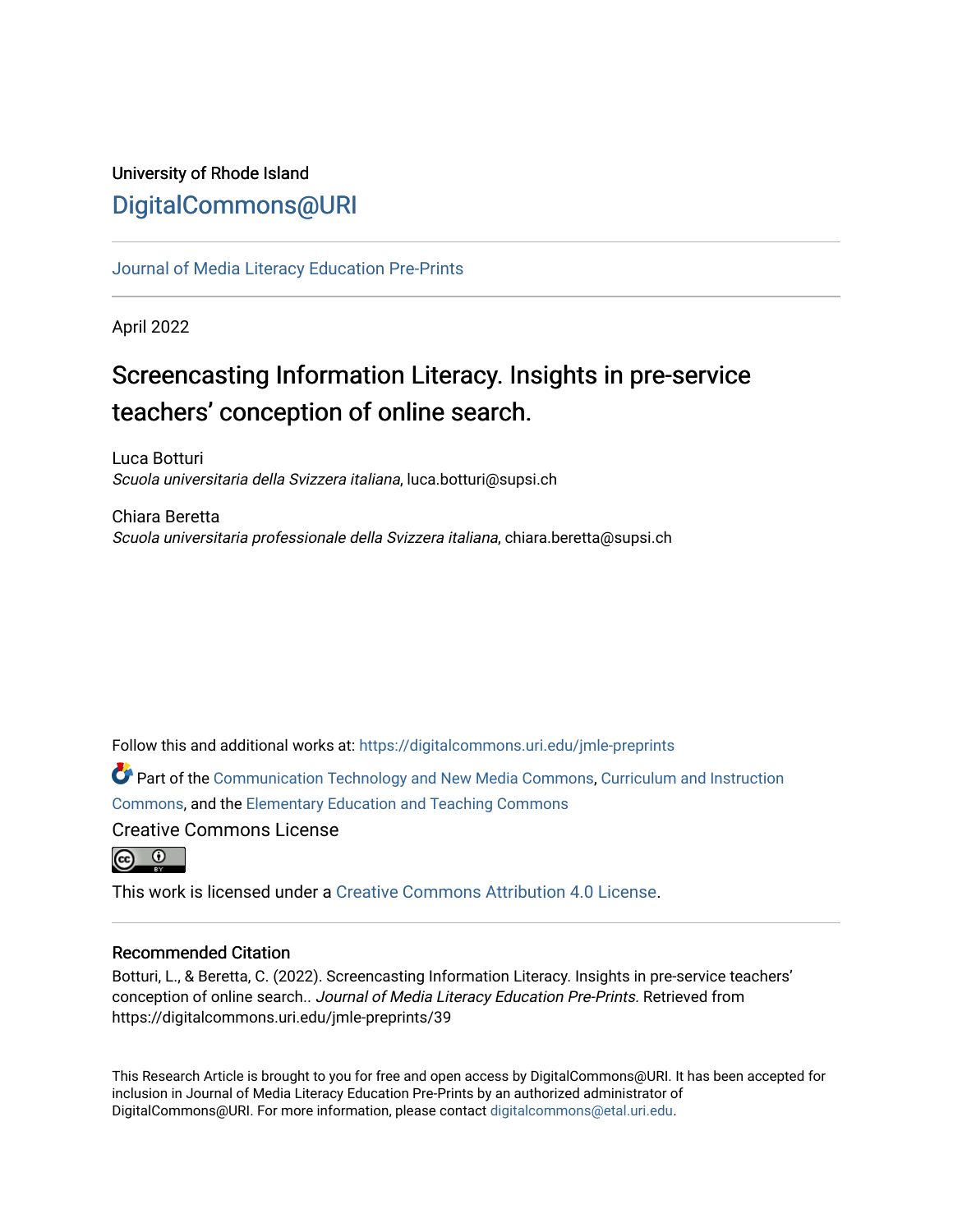# Screencasting Information Literacy. Insights in pre-service teachers' conception of online search.<sup>1</sup>

#### Luca Botturi & Chiara Beretta

Dipartimento formazione e apprendimento, SUPSI, Locarno, Switzerland

**Abstract.** Information Literacy (IL) has been named a key competence for the twentyfirst century and is being progressively introduced in many compulsory school curricula. Nonetheless, the actual implementation of effective IL education cannot be carried out without the sound preparation of teachers. This study explores the naïve, preinstruction conceptions of online information search of pre-service pre-primary and primary teachers through the structured qualitative analysis of participant-produced screencasts. The results indicate that teachers have a mainly technical view of IL, leading to focus on basic computer literacy skills (e.g., how to use a search engine) and to overlook mental processes (e.g., definition of the information need or strategy). Implications for the development of pre-service teachers IL education are discussed.

Keywords. Information Literacy, pre-service teachers, teacher education, search behavior, screencast

#### **Information Literacy and online search**

#### *Information Literacy and digital citizenship*

Over the last few decades, digital technologies have allowed each of us to potentially find information about everything from everywhere in a matter of seconds. On the one hand, this has made the world smaller; on the other, we are now learning to swim in an overwhelming ocean of information. Today the internet is an open information space with over 5 billion users and almost 2 billion websites – including small personal blogs and huge hubs like Wikipedia or Amazon; Google serves about 3 billion searches a day (Internetlivestats, n.d.), YouTube creators share about 720'000 hours of video every day (Mohsin, 2021); contributors to the English version of Wikipedia make 2 edits per second, and the largest online encyclopedia grows on average of about 598 articles every 24h (Wikipedia, n.d.); each day more than 100 billion messages are sent on WhatsApp (Dean, 2021).

If these are just some of the figures that describe our interconnected world, being information literate is clearly a key challenge for today's citizens: effectively and efficiently retrieve information, behaving ethically, and critically evaluating the sources are paramount in order to actively participate in our society (Information Literacy Meeting of Experts, 2003; Johnston & Webber, 2003) and are fundamental in a democratic society (White, 2016) in which citizens are called to share responsibilities in collective choices for the common good. The Covid-19 pandemic and the related infodemic (Zarocostas, 2020), and the current war in Ukraine provide a wealth of examples.

Information literacy (IL) is actually included among the century critical skills (Ananiadou & Claro, 2009), and all current Digital and Media Literacy models (such as DigComp 2.1, Carretero, Vourikari & Punie, 2017; see also Hobbs, 2010; JISC, 2014) include IL, which is regarded as a central element in school education (Bucher, 2000); indeed, today IL is included in many European compulsory education school curricula (Guitert, Romeu & Baztàn, 2017). Kurbanoglu (2013) emphasized its foundational role as enabler of life-long learning efforts.

Like for any content and competence, however, schools will be able to help students develop IL skills only as long as teachers develop a clear understanding of the actual content and skills of IL

<sup>&</sup>lt;sup>1</sup> This research was conducted in the framework of the Late-teenagers Online Information Search (LOIS) project, funded by the Swiss National Research Foundation.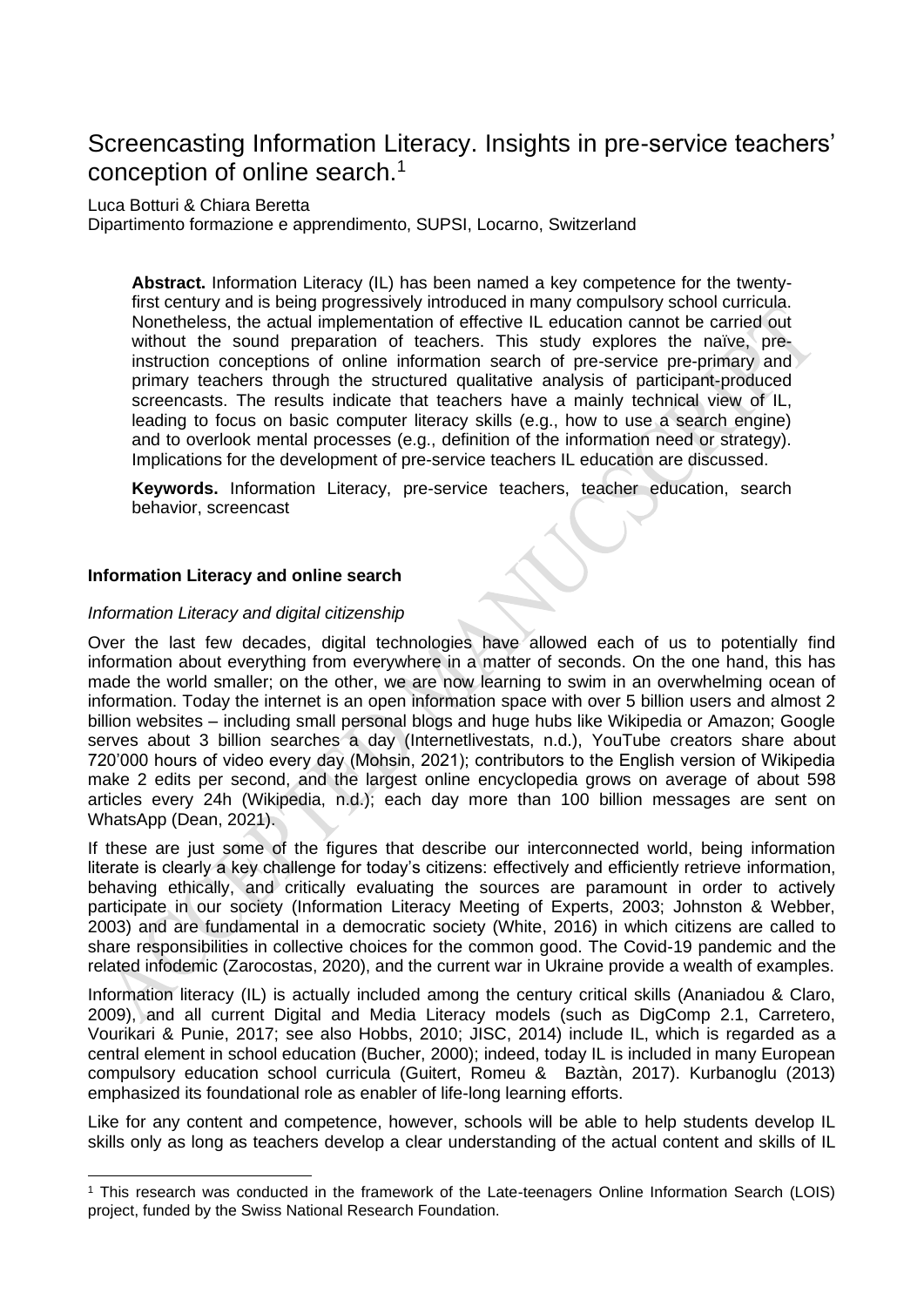and of how they can teach it (Asselin & Lee, 2002). Of course, teacher education institutions play a key role in preparing pre-service teachers for the task (Earp, 2009; Pinto et al., 2019; Wu et al., 2022), which entails both developing their own IL skills and the ability to teach IL to their pupils (Klebansky & Fraser, 2013; Kovalik et al., 2011).

# *Exploring IL*

Starting from its first definition by Zurkovsky in 1974, the concept of Information Literacy (IL) has been progressively redefined to cope with social and technological developments. For example, already in the '80s, Aufderheide (1983) emphasized the ability to locate, access and use information from different media. The spread of the internet as an everyday commodity made the issue more urgent (Livingstone, 2004): the very concept of *literacy* had to be adapted to a varied, moving, transversal and multiform information landscape (Leu, Kinzer, Coiro & Cammack, 2004; Coiro, Knobel, Lankshear & Leu, 2014). Such a movement influenced the attempts to define the content of IL.

Already in 1998, the American Association of School Librarians and Association for Educational Communications and Technology formulated a set of IL standards, which set a first milestone which provided a basis for further developments – for example the 7 pillars of IL (*identify, scope, plan, gather, evaluate, manage, present*; Bent & Stubbings, 2011), which are a cyclic process which may vary depending on the age and context of the learner. Each pillar includes a set of understandings and skills, which can be developed simultaneously or independently, and whose acquisition allows the individual to move towards the top of the pillars.

The framework provided by the ACRL (2015) aims to expand the concept of IL by relying heavily on the concept of metaliteracy, i.e., a more self-critical and reflective approach which conceive IL as a set of comprehensive and overarching skills that accompany learners throughout all learning activities. In this sense, IL skills allow them not only to locate, use and evaluate information but also to produce new knowledge and actively participate in the learning community. The result is a framework of interrelated concepts, flexible, dynamic, and adaptable to different contexts, rather than a prescriptive standard. Six frames analyze fundamental information literacy concepts, from which a set of practices and dispositions emerge.

A more recent study (Wineburg & McGrew, 2017) shed new light on IL by comparing the practices of professional fact checkers, historians and university students, and introduces three concepts*: taking bearings*, *lateral reading* and *click restraint*, which are common to the research practices of professional fact checkers. *Taking bearings* on the web means acquiring a sense of direction: before plunging into an unknown topic, one must first orient oneself and elaborate a strategy. This moment of orientation often turns into the practice of *lateral reading*, as opposed to full vertical reading: lateral reading consists of taking a quick look at the selected source and then leaving the site, opening up new tabs to look for confirmation elsewhere. Fact checkers do not evaluate the source by studying it closely and vertically, but by opening up new pages about it: in doing so, they use the appropriate keywords, scroll through results and read the snippets (*click restraint*) before going back to the source.

*Lateral reading* (Brodsky et al, 2021a; Brodsky et al, 2021b) is also the core concept behind SIFT (Caulfield, n.d). SIFT stands for *Stop, Investigate the source, Find better coverage, and Trace claims, quotes, and media to the original context* and provides a four stages strategy to determine the quality of sources. Caulfield's model paradoxically implies that in order to ascertain the quality of a source, one should leave it and verify elsewhere.

# *The Big6 as a practice-oriented model for IL education*

For this study, we used the Big6 model (Big6, n.d.; Eisenberg & Berkovitz, 1999) to operationalize the IL construct. Big6 is targeted to K-12 teachers, is practice oriented, is known to many teachers, and has been assessed through small scale international research and classroom-based studies in compulsory education (Wolf, Brush & Saye, 2003; Baji, Bigdeli, Parsa & Haeusler, 2018; Gekara, Namande & Makiya,2021; Iriani & Wicaksono, 2021; Jeyshankar & Nachiappan, 2021) and in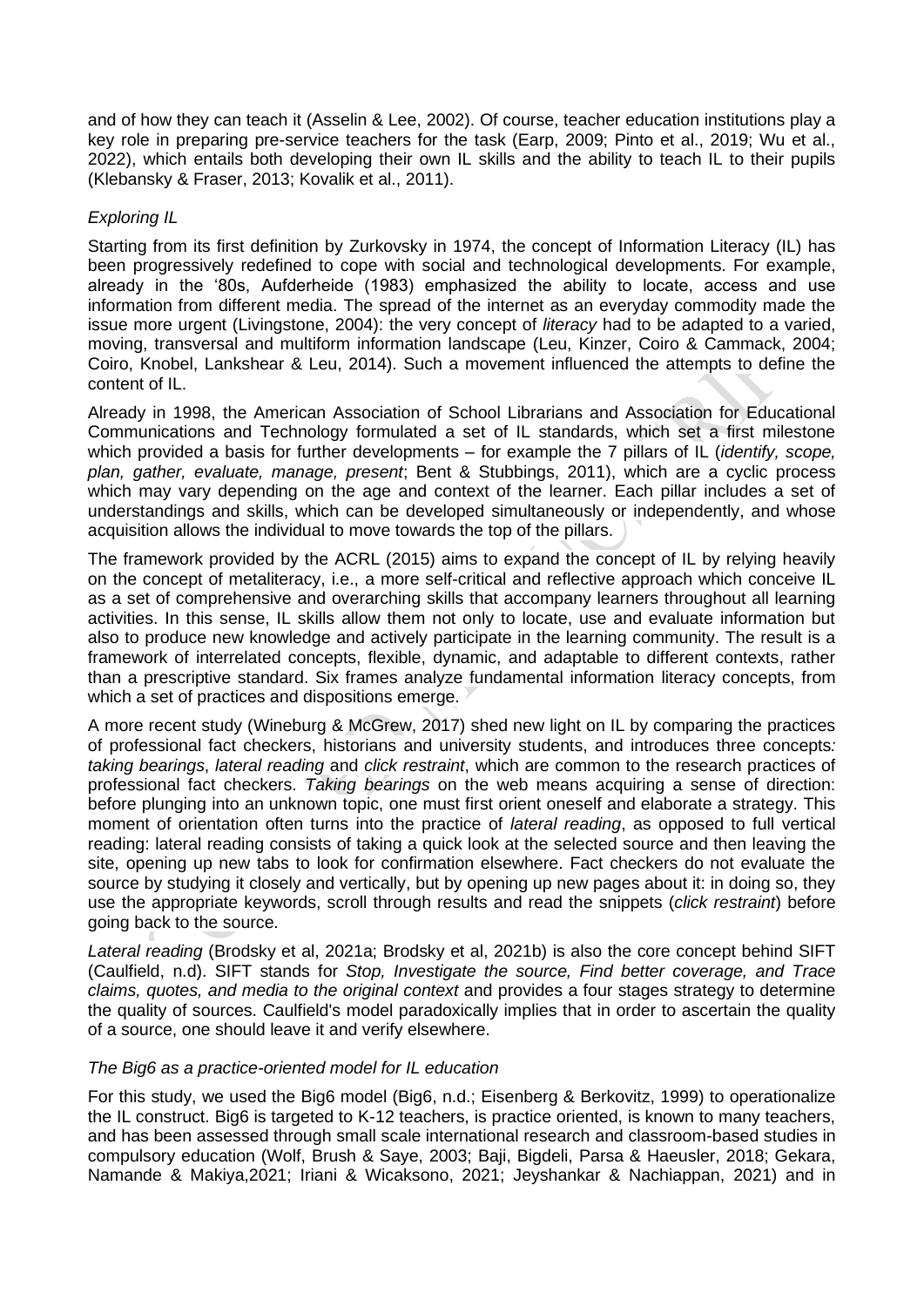higher grades (Santana Arroyo, 2013). The Big6 model describes IL as the ability to find, process and use information effectively.

The model traces and highlights the six stages that people go through during every information problem-solving process (see Figure 1):

- 1. The *Task Definition* stage involves defining the assignment and circumscribing / bordering the essential question in order to identify the type of information needed.
- 2. The *Information Seeking Strategies* step includes the identification of the possible sources useful for solving the problem, their selection and ranking.
- 3. The *Location and Access* stage corresponds to the question "how will I find and access the best sources?" and concerns the theoretical and practical access to the source.
- 4. Once the source is located, one should interact with it to understand what information is relevant and to decide how to extract it; this is the *Use of Information* step and it involves reading, listening and viewing.
- 5. During the *Synthesis* stage, the information needed must be reworked and processed: this step entails the decision about which type of presentation and format is most appropriate to display the information in accordance with the assignment.





#### *Information Literacy and pre-service teachers*

A prerequisite for the effective integration of IL in the school curriculum is equipping in-service and pre-service teachers with proficient IL competences. Such education should be informed by evidence about teachers' pre-instructional conception of information search. To this purpose we decided to investigate primary and pre-primary pre-service teachers' conceptions of how to conduct an online search in the context of Italian-speaking Switzerland.

Awareness of the importance of IL preparation for teachers is generally widespread. Already in 1989, the American Library Association (ALA) Presidential Committee on Information Literacy highlighted the need to promote the critical skills of future teachers and recommended the enhancement of IL skills in teacher education programs. Nonetheless, ten years later, Carr (1998)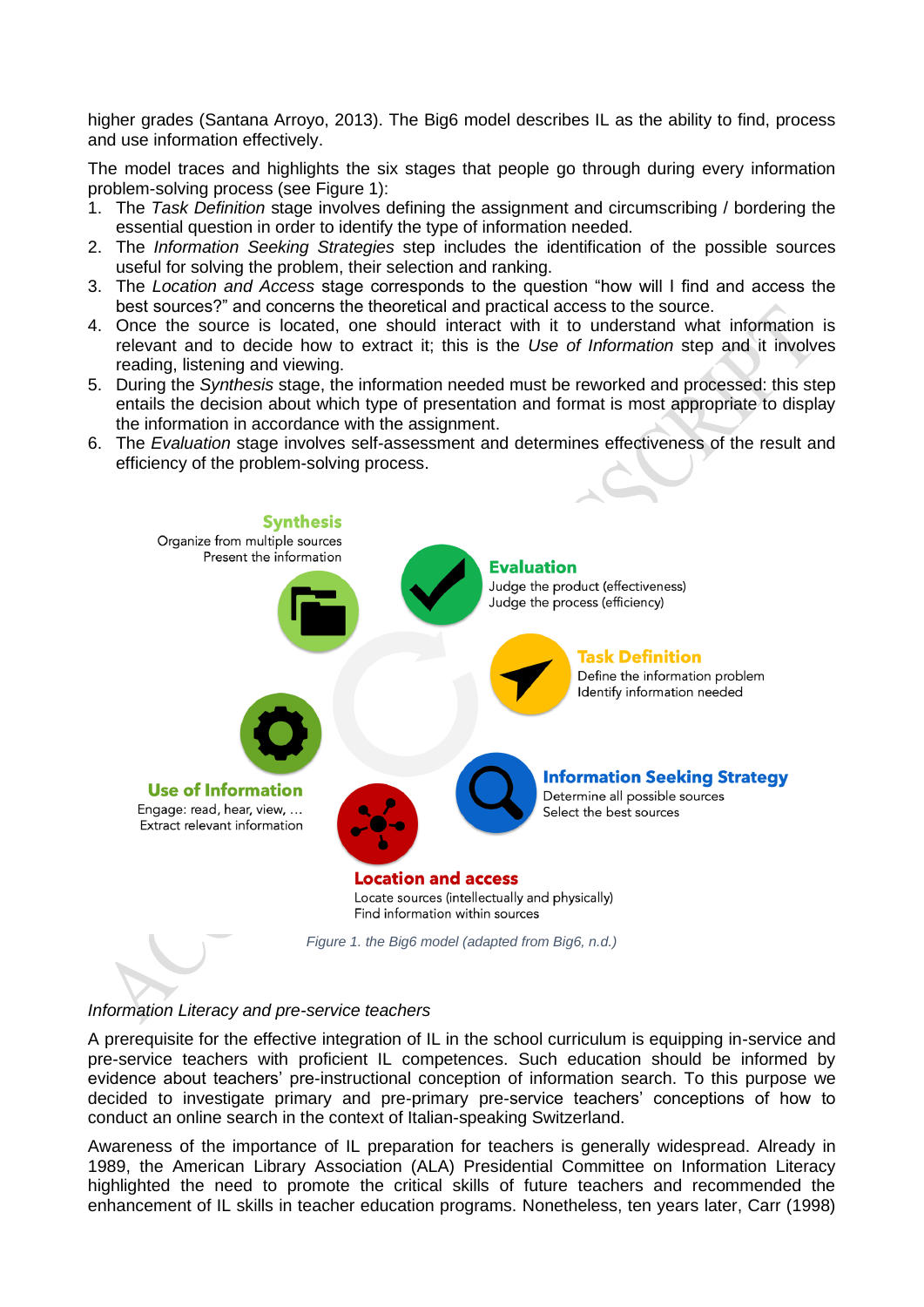pointed out that, despite declarations of intent about the importance of IL in teaching and learning processes, the integration of IL in teachers' preparation was yet to be adequately implemented. Things seemed to improve in the following years, but Duke and Ward's meta-analysis of the literature on information literacy in teacher education (2009) shows that even if teacher education programs have made good progress, much remains to be done. Information literacy education for teachers is today an open challenge (Duffin, Ziebarth-Bovill & Reeves, 2021).

Most studies collect evidence to assess pre-service teachers' IL skills through questionnaires. Their results indicate that pre-service teachers do perceive the importance of helping students become information literate, but do not feel they have the necessary preparation to do so (Asselin & Lee, 2002; Collin, 2014; Ruppel, Winstead Fry & Bentahar, 2016). For example, Stockham and Collins (2012), who surveyed 70 pre-service K-12 teachers of two courses at the University of Kansas, found out that only 10% of them were familiar with the basic concepts of IL, such as the Big6 model. Lee, Reed and Laverty (2012) provide additional evidence: a survey administered to more than 500 pre-service teachers indicates that most future teachers feel inadequately prepared to teach IL skills and stresses the insufficient IL integration in their undergraduate program.

Paradoxically, despite not being familiar with IL-specific terminology, some teachers seem to be overconfident in their own IL competencies, even when faced with poor results in IL tests (Shannon, Reilly & Bates, 2019). Godbey (2018), using a 60-minute test composed of 14 scenariobased information tasks, corroborated such evidence, pointing to a lack of IL skills in pre-service teachers.

Several studies aim to assess the impact of initiatives for the integration of IL in pre-service teacher education, often with a pre-/post-test design. While results are encouraging even for small interventions (Emmons et al., 2009), some researchers suggest that a broader impact would be achieved if IL instruction were integrated in all coursework, and not being limited to single sessions (Ruppel, Winstead Fry & Bentahar, 2016).

While the usefulness of a set of practical and theoretical IL indications is recognized, the collaboration between librarians and teacher educators plays a core role in promoting pre-service teachers' IL, to consolidate both the IL skills and pedagogical approach that future teachers will use to teach IL in their classes (Asselin, Lee, 2002; Lee, Reed, Laverty, 2012; Emmons et al., 2009; Kovalik et al., 2011). Finally, some projects focus not only on pre-service and in-service teacher education, but also on education faculty training (Earp, 2009) as a key element towards the progressive integration of IL in teacher education.

# **Methodology**

# *Research questions*

This study explores the naïve, pre-instruction concept of online search of pre-service teachers, and is structured around the following research questions:

- 1. What concept of online search do pre-service teachers demonstrate?
- 2. What type of search instruments do pre-service teachers use?
- 3. What type of digital documents do pre-service teachers consider? How do they assess their quality or credibility?

# *Participants*

This study was conducted in Canton Ticino, which is the only completely Italian-speaking canton in Switzerland. 92 pre-primary and primary pre-service teachers, selected by convenience and enrolled in the second year of a Bachelor (undergraduate) program at an Italian-speaking University of Teacher Education in Southern Switzerland, participated in this study.

At the time of the data collection, IL did not formally appear in the compulsory school curriculum, except on the "general topic" *Technologies and media*, that mentions "searching for information on books and websites" as examples of life situations that could be analyzed and discussed in class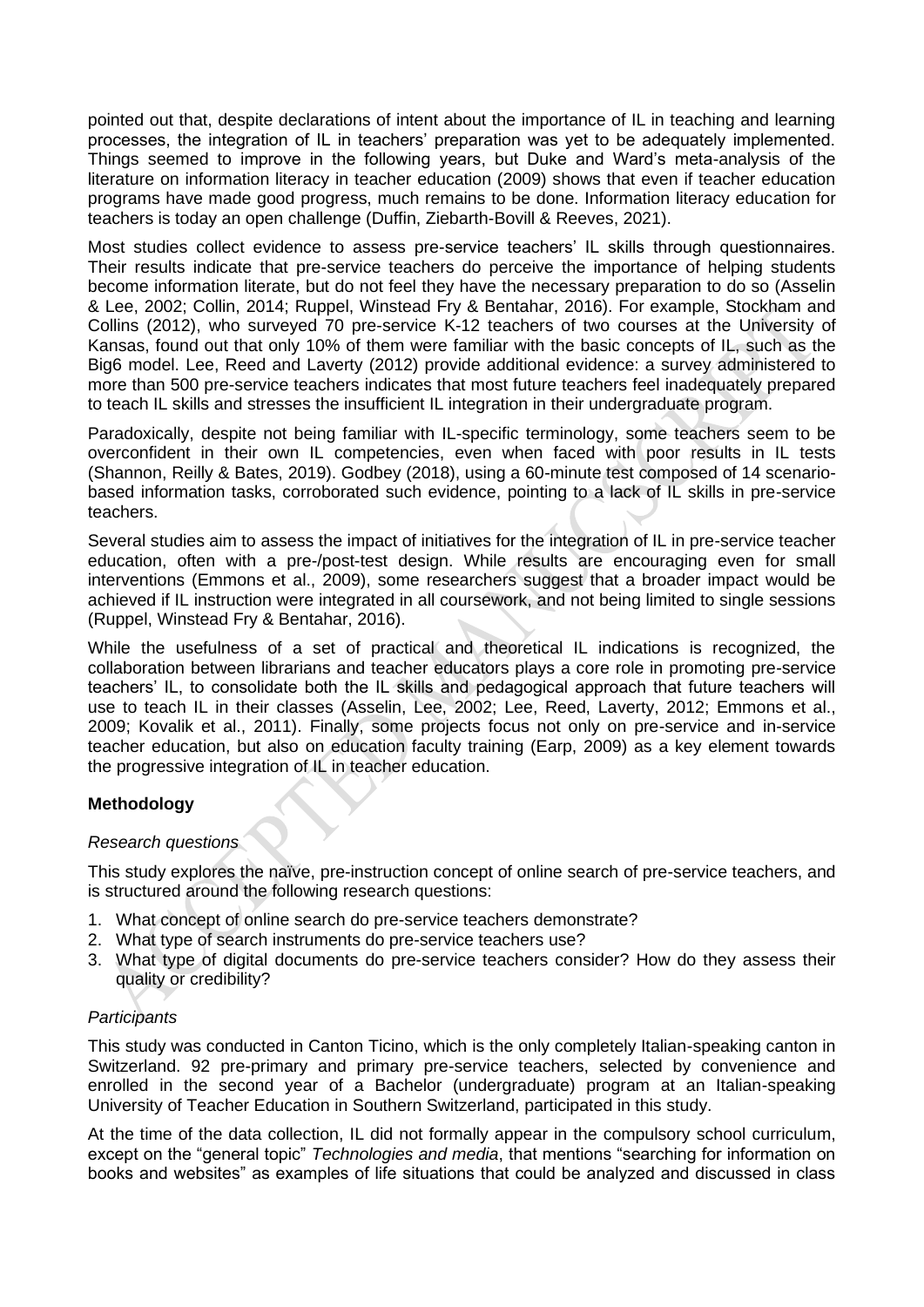(DECS, 2015, p. 45). In this school curriculum, a general topic is a content domain to which all disciplines should contribute, but that would not be considered in any assessment.

The previous primary and secondary school curriculum, which was published in 1984 and was valid when most of the pre-service teachers that participated in this study attended school, did not mention IL at all. Given that it is not part of any discipline in the school curriculum, IL is also not included in the 3-year bachelor program for pre-service primary and pre-primary teachers, not even as an optional course. It is therefore fair to assume that most participants did not receive any formal instruction on IL during their previous schooling, if not for the personal initiative of some teacher. The participants were not familiar with IL concepts and definition and with the Bi6 model. Moreover, they did not think of IL as something they would have to teach, i.e., as a relevant subject matter.

The study also aimed to indirectly collect evidence to support the inclusion of IL in the pre-service teacher education curriculum.

#### *Screencast data*

The data collection for this study took place in the context of a Bachelor course on Educational Technologies. A unit about instructional video included an online self-learning activity about producing screencasts with Screencast-o-matic or Loom. As assignment for that unit students had to create a screencast video tutorial about online information search:

*"Your goal is to develop a short video tutorial in which you demonstrate how to search for information online about a topic of your choice. Show how you perform the search and how you decide on which results you click. Visit at least three results and make a brief comment on each webpage.*

*The expected length of the video-tutorial should be between 1 and 3 minutes; it should have an audio commentary and it may have background music. You can decide if you want to appear in the video (with a PiP) or not.*

*When you are done, upload your screencast with the homework tool on this page."*

Screencasts (i.e., videos produced by recording the author's screen, in most cases with an audio commentary) are a very common genre of online video, and are used in education both as instructional videos (Snyder, Paska & Besozzi, 2014; Lloyd & Robertson, 2012; Razak & Ali, 2016) and as feedback instrument in several disciplines (Mathieson, 2012; Cheng & Li, 2020; Cutting & Larkin, 2021; Babula & Kay, 2021), and also for tutorials, e.g., for library search (Steger & Kizilhan, 2021).

Teachers engaged in the creation of an instructional video are applying their professional skills to reflect on information searches: selecting what is relevant, finding appropriate examples and counterexamples, and presenting the related key skills and practices in a clear and convincing manner. Moreover, teachers are aware of their role in modeling complex skills for their pupils (Olson, 1970).

In the context of the course, students were assessed only on the *format and technical quality* of the screencast (including structure, quality of audio, quality of video, edits, etc.); in this study we considered the *content* screencasts as a teaching material eliciting the participants' concept of IL (Smajic, 2018; Kater-Wettstädt, 2018), as different from assessing their IL skills.

The assignment was purposely very open: its goal was to communicate (a) the formal features of the expected output, such as length, use of PiP, music, etc.; and (b) a minimal description of the structure of the content: a topic of choice, how the search is performed, how decisions on what sites to visit are made, and presenting at least three documents. The idea was that the assignment should not provide guidance about how to structure the search itself, and for this reason it does not mention any Big6 element nor specific search instruments. Setting online search as a topic for the screencast was an opportunity for having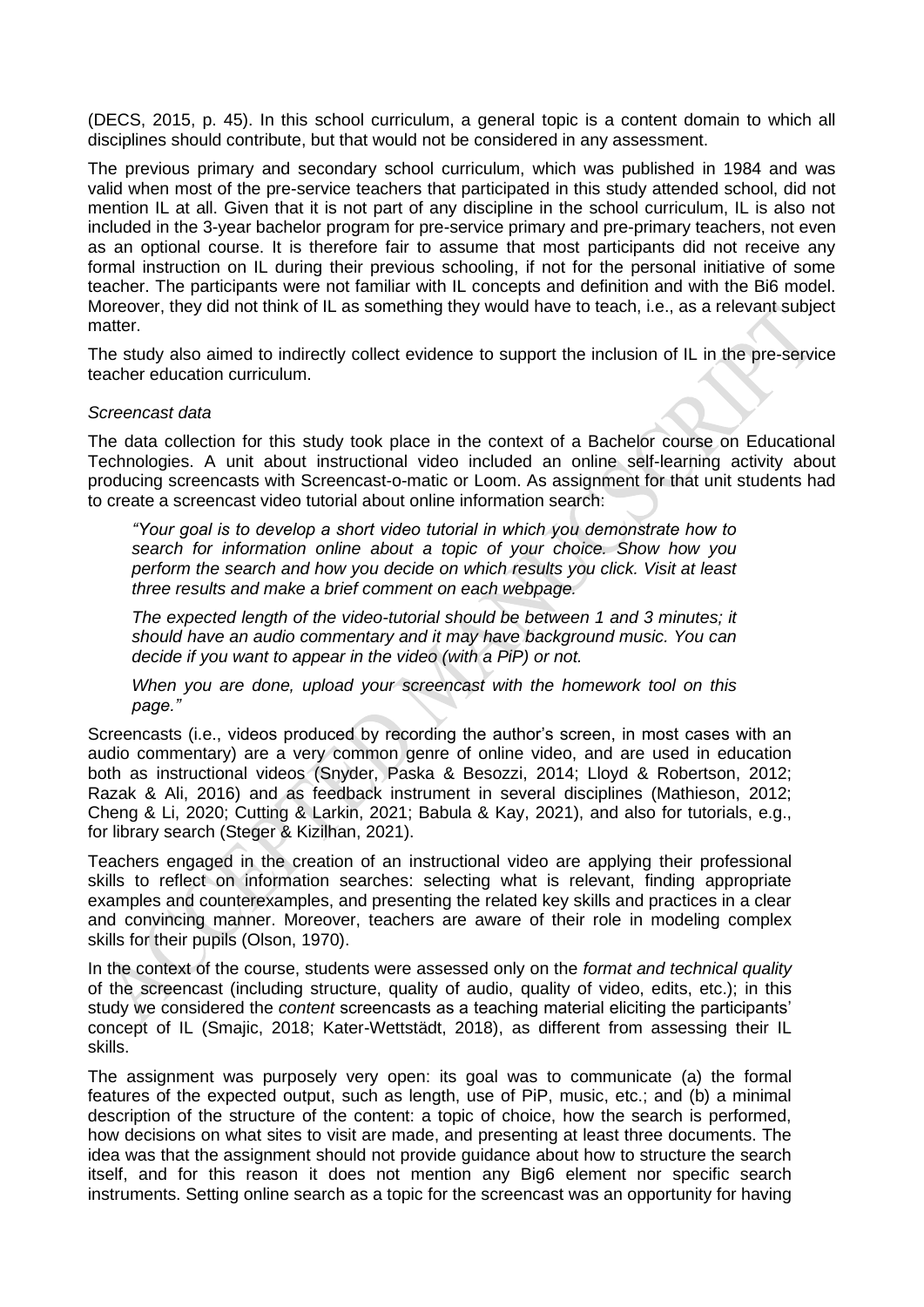the students reflect on IL; nonetheless, as mentioned above, the quality of their search was not subject to assessment, which was limited to the formal features of the screencast.

#### *Dataset and coding*

The resulting dataset is composed of 89 student-generated screencasts, as two students did not complete the assignment and one screencast was off-topic, presenting instructions to install a video game.

The screencasts were coded by the two authors of this paper. As a first step, we took some time to freely view the screencasts in order to get familiar with the dataset. Two screencasts were selected as examples to apply a first version of the coding scheme. In particular, section 1 (Screencast data) and section 2 (Big6 elements) were defined *a priori*, while section 3 (Web documents) was discussed, adapted and refined based on what was actually found in the screencasts.

The resulting coding scheme is presented in Table 1, where the *Operational Definition* column provides the definition used to classify screencasts according to each individual item.

| #   | Field                             | Type    | <b>Operational definition</b>                                                                                                                                                           |
|-----|-----------------------------------|---------|-----------------------------------------------------------------------------------------------------------------------------------------------------------------------------------------|
| 1.  | <b>SCREENCAST DATA</b>            |         |                                                                                                                                                                                         |
| 1.1 | Duration                          | integer | Overall duration of the screencast (seconds)                                                                                                                                            |
| 1.2 | Topic                             | text    | Short description of the chosen topic of the screencast (text)                                                                                                                          |
| 1.3 | Target audience                   | label   | Identified target audience of the screencast (either declared or implicit):<br>Children, Teachers, Adult, Generic                                                                       |
| 2.  | <b>BIG6 ELEMENTS</b>              |         |                                                                                                                                                                                         |
| 2.1 | Task definition                   | 1/0     | The student explains what the information target/need is, not only stating<br>the general topic (e.g., "cats") but formulating precise questions (e.g.,<br>"how long does a cat live?") |
| 2.2 | Information seeking<br>strategies | 1/0     | The student explains where and how to search, for example what search<br>instruments to use, what keywords to use, if it would be useful to refine<br>the search query, etc.            |
| 2.3 | <b>Location &amp; Access</b>      | 1/0     | The student explains how to find and access websites, e.g., how to<br>reach a search engine page, where to write keywords, what buttons to<br>click, etc.                               |
| 2.4 | Use of information                | 1/0     | The student explains how and where to find relevant information within<br>documents of different formats, e.g., reading the title or summary, etc.                                      |
| 2.5 | Synthesis                         | 1/0     | The student explains how to make a summary of the information or use<br>it to solve the information need                                                                                |
| 2.6 | Evaluation                        | 1/0     | The student proposes an evaluation of the search process or of its<br>results                                                                                                           |
| 2.7 | Big6 score                        | 0 to 6  | Sum of the values assigned for the Big6 elements (2.1 through 2.6)                                                                                                                      |
| 2.8 | Credibility                       | 1/0     | The student discusses credibility criteria: why the selected documents<br>can be considered credible (reliable) or not.                                                                 |
| 3.  | <b>WEB DOCUMENTS</b>              |         |                                                                                                                                                                                         |
| 3.1 | Search engine                     | text    | Name of search engine used                                                                                                                                                              |
| 3.2 | Number of searches                | integer | Number of searches performed in the screencast                                                                                                                                          |
| 3.3 | Motivation                        | 1/0     | The student motivates the choice of the used search engine                                                                                                                              |
| 3.4 | Demonstration                     | 1/0     | The student demonstrates how to perform the search                                                                                                                                      |
| 3.5 | Criteria                          | 1/0     | The student explains the criteria that the search engine uses to select<br>and rank results                                                                                             |
| 3.6 | Comment                           | 1/0     | The student provides comments on the SER page or on individual<br>documents                                                                                                             |
| 3.7 | Web.number                        | integer | Number of web pages reached via a SER page shown in the screencast                                                                                                                      |

#### *Table 1. Coding scheme*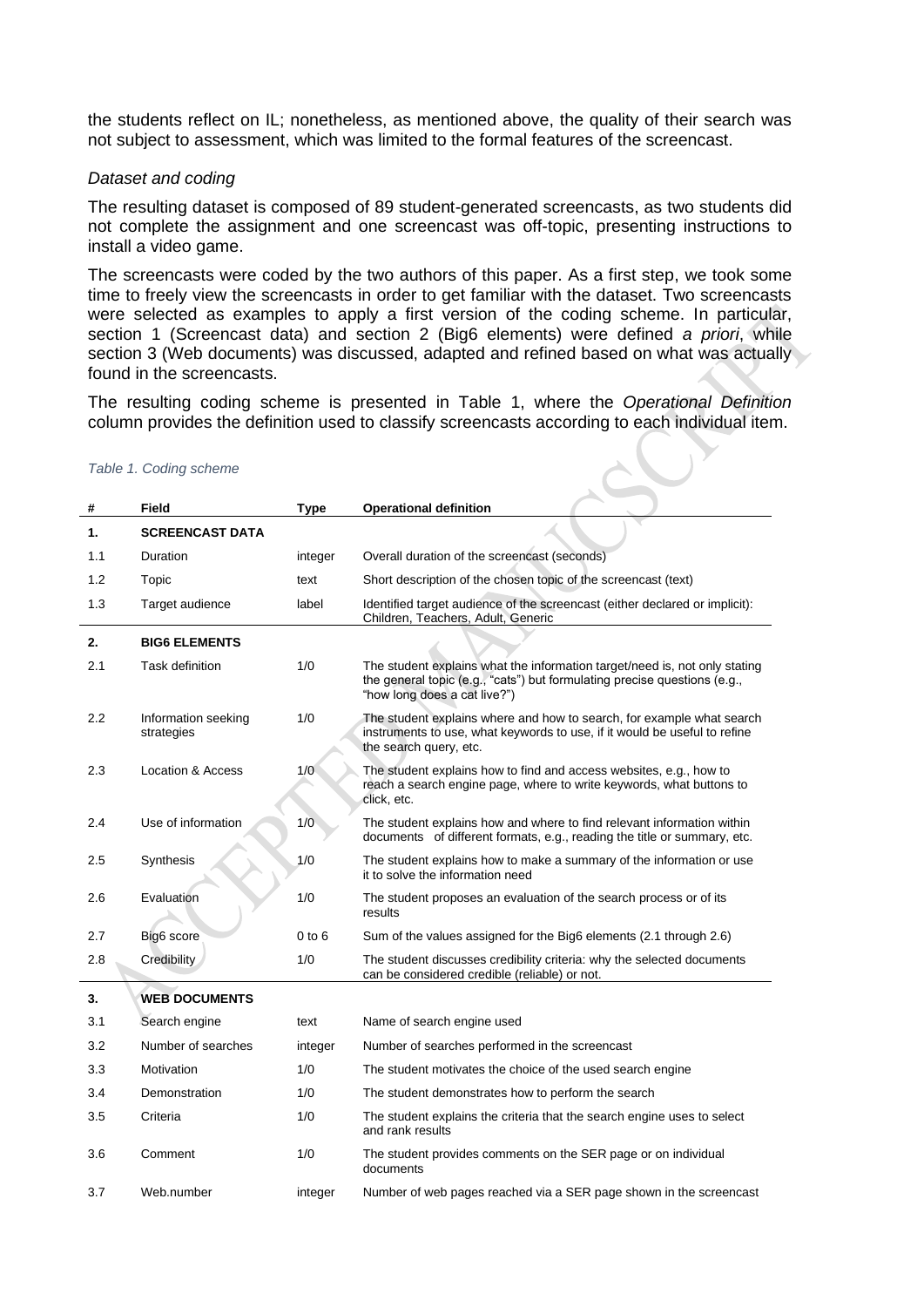| 3.8  | Web.choice        | 1/0     | The student motivates the choice of the web page among the other<br>search results   |
|------|-------------------|---------|--------------------------------------------------------------------------------------|
| 3.9  | Web.content       | 1/0     | The student illustrates the contents or structure of the web page                    |
| 3.10 | Web.comments      | 1/0     | The student provides comments on the credibility of the web page                     |
| 3.11 | Selected.number   | integer | Number of web pages shown by the author without performing a search                  |
| 3.12 | Selected.choice   | 1/0     | The student motivates the choice of the selected web page                            |
| 3.13 | Selected.content  | 1/0     | The student illustrates the contents or structure of the web page                    |
| 3.14 | Selected.comments | 1/0     | The student provides comments on the credibility of the web page                     |
| 3.15 | Wiki.number       | integer | Number of Wikipedia articles shown in the screencast                                 |
| 3.16 | Wiki.choice       | 1/0     | The student motivates the choice of the selected Wikipedia article                   |
| 3.17 | Wiki.content      | 1/0     | The student illustrates the contents or structure of the Wikipedia article           |
| 3.18 | Wiki.comments     | 1/0     | The student provides comments on the credibility of the Wikipedia article            |
| 3.19 | Comparison        | 1/0     | The student compares web pages and information, e.g., about format or<br>credibility |
| 3.20 | Useless search    | 1/0     | An already known URL is entered into a search bar.                                   |

After refining the coding scheme, a set of 8 screencasts was coded independently by the two coders to test inter-rater reliability. Cohen's k was calculated for the sections in which individual assessments were more relevant, namely sections 2 (Big6 elements;  $k_B$ =0.913) and 3 (Web documents; k<sub>w</sub>=0.909). In both cases, the value of k indicates *almost perfect agreement*. Disagreements were identified and discussed in order to fine-tune the coding process. The remaining 79 screencasts were coded by either coder. Few uncertain issues were marked, discussed and solved together.

# **Results**

#### *General remarks*

The average duration of the screencasts is 139 seconds (shortest: 53 sec.; longest; 281 sec.; one outlier of 361 sec.). Most of them address a generic target audience (54) or adults (16), and only a few children (12) or other teachers (7). The addressed audience does not significantly impact other variables, such as duration or Big6 dimensions implied.

Some common errors appear in many screencasts, including confusion in using technical terms like "browser" or "search engine" in referencing applications like Safari or Firefox or actual search engines like Google. Another common mistake is typing the search words in any bar – be it an actual search bar or the browser address bar – or using the search bar for typing an already-known URL. This latter occurrence was labelled "useless search" and marked in the coding data of the screencasts (field 3.20). It appears at least once in 24 screencasts, i.e., in more than one fourth.

# *Online search concept: coverage of the Big6 dimensions*

The coverage of the different dimensions of the Big6 model was considered as a proxy of an articulated concept of online search for pre-service teachers.

To explore the actual coverage of Big6 dimensions, a Big6-score was calculated for each screencast, indicating how many Big6 dimensions were touched upon once or more times by the author (field 2.7). The Big6-score average is 2,39, with mode 3 (Figure 1). No screencast included all six dimensions, and only one included none. A slight but significant positive correlation (r=0.32; p=0.001) was found between screencast duration and Big6-score, so that the authors of longer screencasts cover more Big6 dimensions. It is interesting to notice that no correlation was found between the overall number of documents presented in the screencast and the Big6-score: covering more information search dimensions is not related to how many web documents are presented.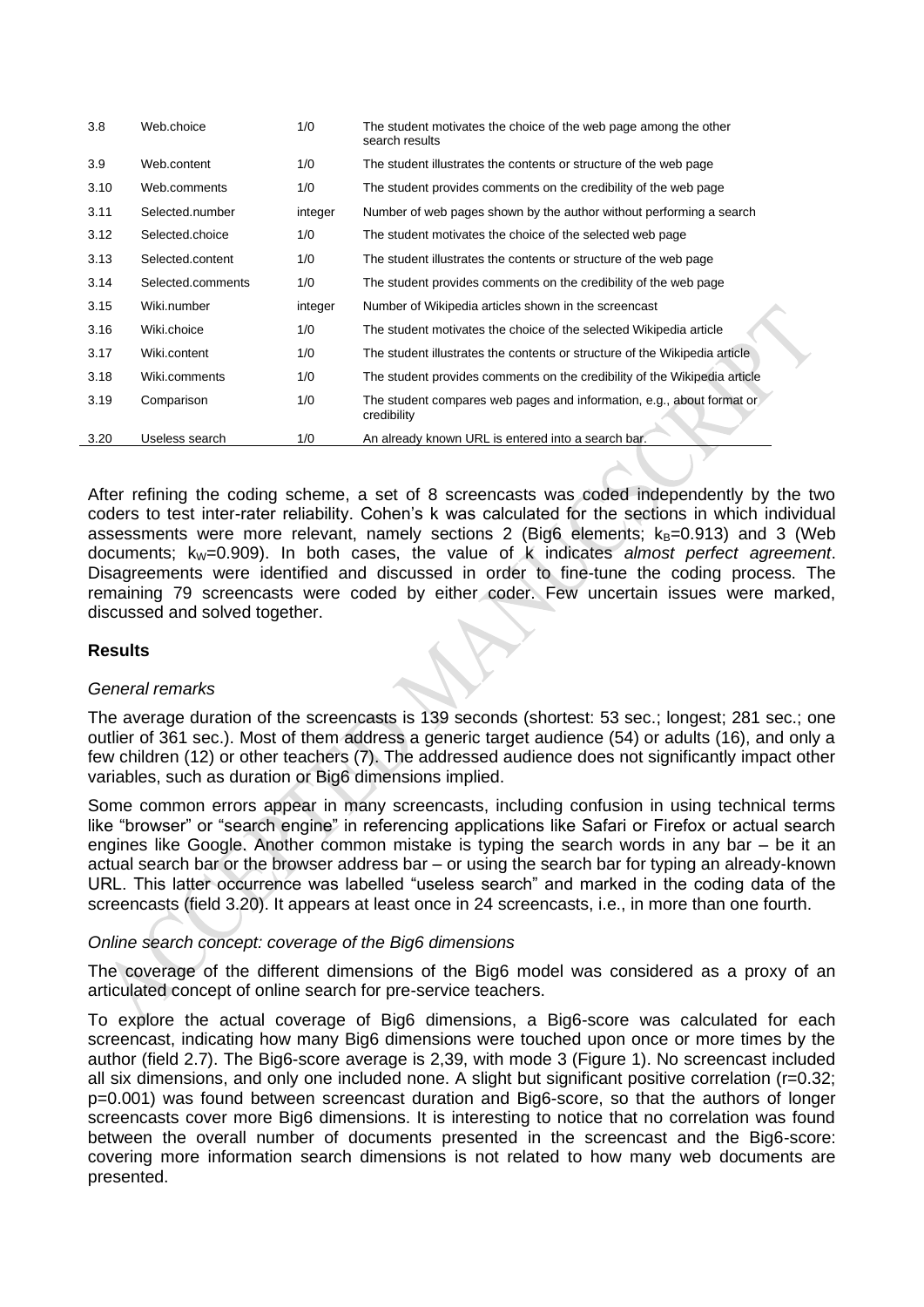

*Figure 1. Big6-score distribution.*

The next step in the analysis was about investigating what Big6 dimensions were more frequently touched upon. To this we added an indicator of credibility, i.e., if the author elicits the cues that led him/her to consider a web page reliable (field 2.8).

Figure 2 presents the coverage of the Big6 dimensions and of credibility. The most addressed dimensions are *Location and Access* (appearing in 86 of the screencasts, i.e., 97%) and *Use of Information* (70%). Indeed, most screencasts focus only on the mechanics of search: where you type your keywords, how you access results and how web pages are structured (e.g., where to find the ingredients in a recipe, or where to find useful information in a long page).

Only half of the screencasts define their *Search Task* properly. This feature was operationalized as "The student explains where and how to search, for example what search instruments to use, what keywords to use, if it would be useful to refine the search query, etc." In 45 cases the authors simply state the overall topic of their search (like in "I want to search about cats"), while only 44 specify an actual goal, like e.g., "Today we will look for a recipe to cook pumpkin risotto" [s12] or "Today we'll make a short search on the Internet to learn how to grow an avocado at home" [s23].

The other elements in the Big6 model barely appear in the screencasts. Only few screencasts present or discuss an *Information Seeking Strategy*, i.e., reflect on where to search (on what website or with what search instrument) and on the keywords to use, or if to refine the search during the process. Also, just one respectively two screencasts touch upon *Synthesis* (i.e., how to make a useful summary of the information found on the web) or reflect on the search process and outcomes (*Evaluation*).

Only 11 screencasts make comments about the credibility or overall quality of the documents they choose.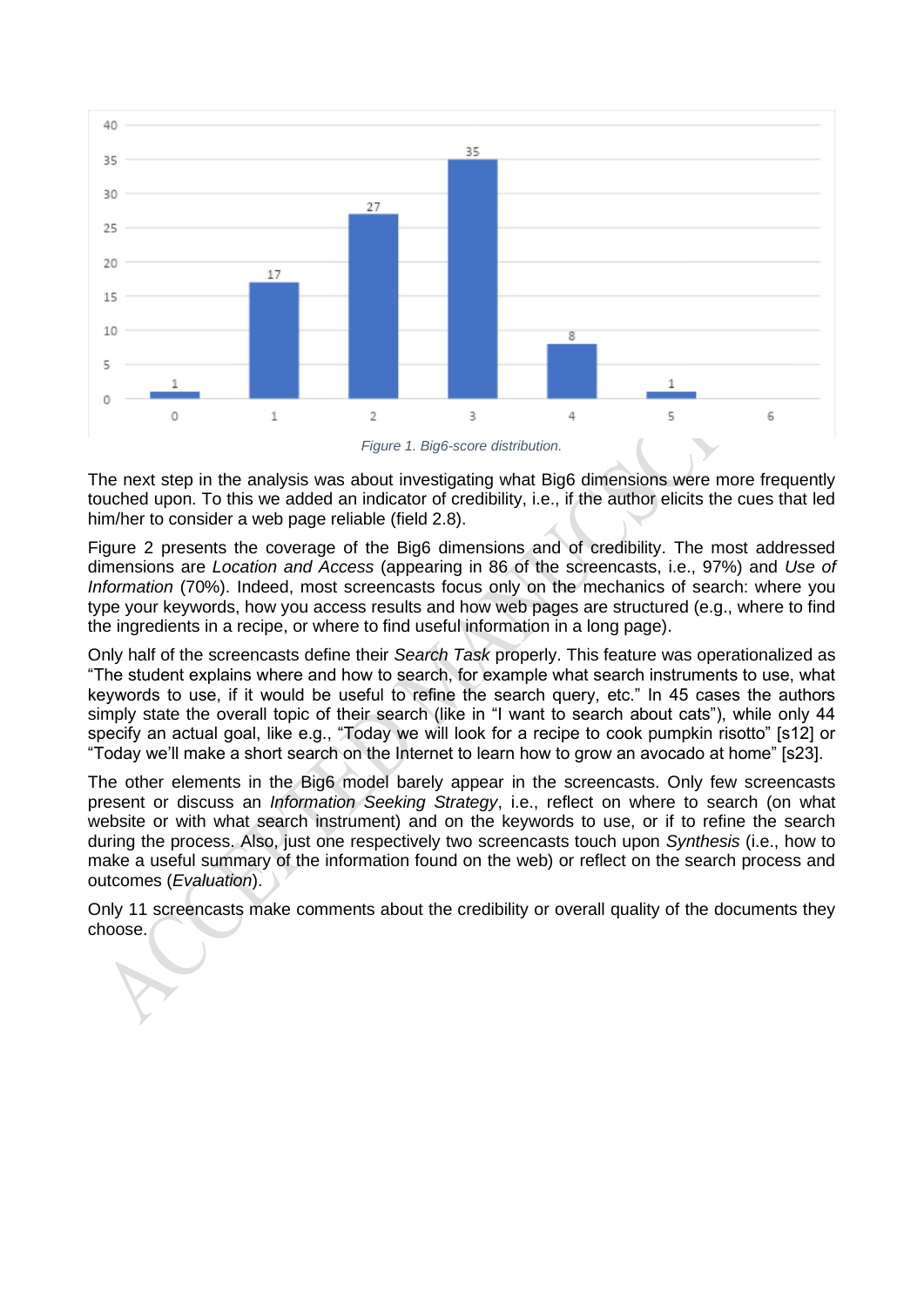

*Figure 2. Big6 dimensions and credibility coverage (green indicates coverage)*

#### *About search engines*

Online searches in most cases happen via search engines. A critical understanding of how such access points to the web work, and about the key differences between search engines managed by commercial companies (such as Google Search) and those managed by organizations with different business models (like DuckDuckGo or Ecosia) is central for the development of critical IL skills. Out of the 89 screencasts, 79 (94%) use Google, with only 1 student using Google Advanced Search. The others use DuckDuckGo (2), Bing (1), and Ecosia (1). This reflects the current dominance of Google, which currently accounts for over 86% of all web searches globally (Statista, 2022). Six students did not use any search engine at all, as they did not demonstrate the search process but directly presented the web pages that they had previously selected.

Most students (62) performed only one search in the screencast (Figure 3). A slight but significant positive correlation (r=0.21; p=0.05) was found between the screen cast duration and the number of searches performed.



*Figure 3. Number of demonstrated searches per screencast*

Choosing a search engine or where to search does not seem to be a priority for the screencast authors. Only 16 of them declared what search engine they used (3 out of the 4 not using Google),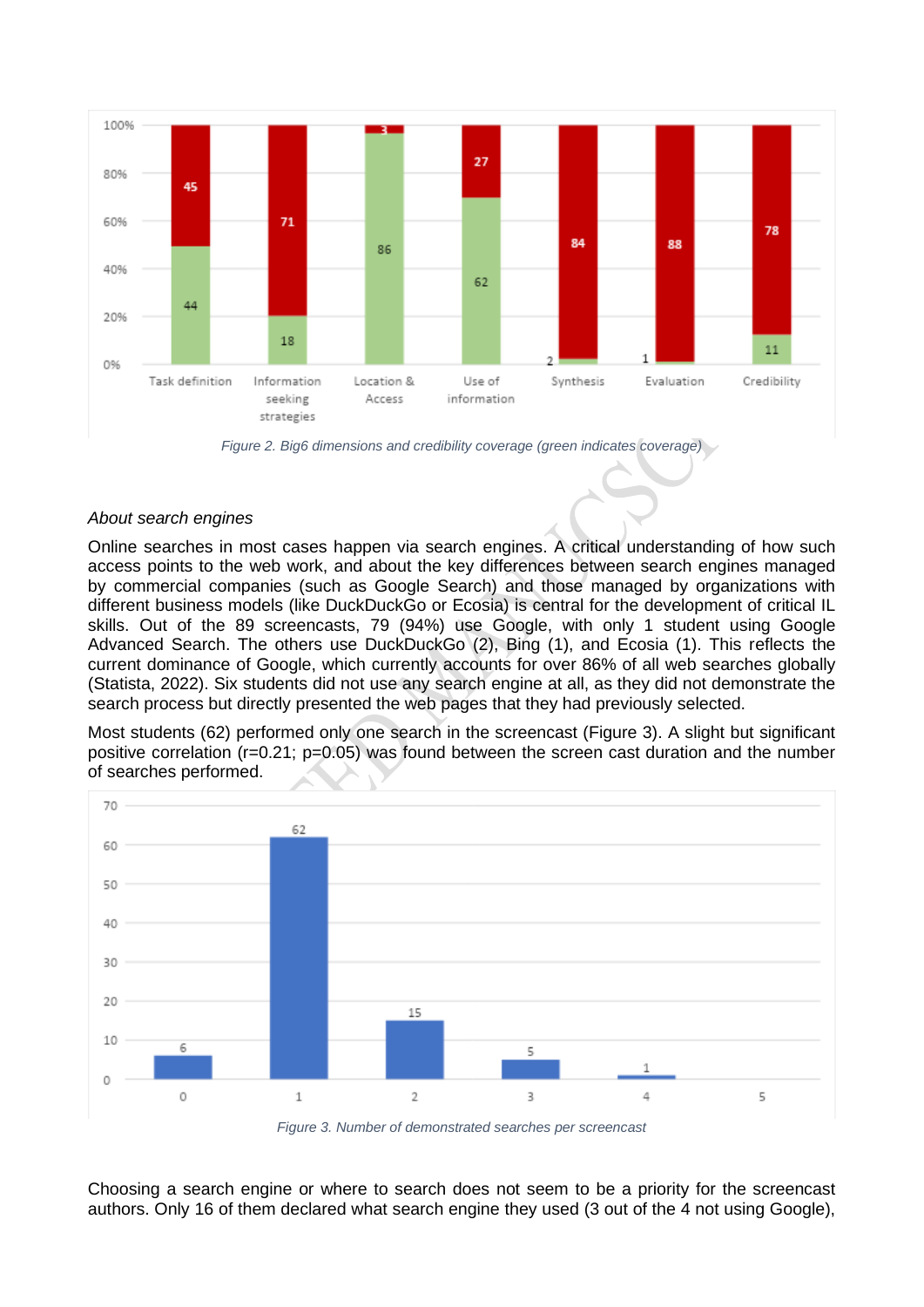while the others simply searched on Google, which they seem to take for granted as the default or only search tool option. Nobody mentioned any reasons for choosing a particular search engine.

As illustrated in Figure 4, while most students demonstrated the mechanics of searching (writing keywords, pressing a search button), only three explained the criteria that a search engine uses to select and rank results. Just a few more (13, i.e., 14,6%) commented on the search results. Some screencast authors commented on the importance of choosing search terms, but none provided advice or examples on how to choose them, in most cases defaulting to entering the topic of the search, like "weather" [s82] or "panda" [s86].

The emerging focus of the screencasts seems to be about "how to" use a search engine and not on understanding "how it works". Interestingly, only one student presented how to change the search engine settings instead of presenting the results. On the other hand, only ten students decided to present alternative domain-specific search instruments, like library catalogues, geographic data systems or online encyclopedias different from Wikipedia.



*Figure 4. Screencast elements about search engines*

# *Web documents*

Across all 89 screencasts, 234 web pages were shown (average 2.63 per screencast). 161 web pages were accessed through a Search Engine Result Page (SERP) and 25 directly through their URL. The latter were classified as *selected* web pages. 48 web pages (either from SERP or selected) were Wikipedia articles. No correlation was found between the types or quantity of documents used in a single screencast and its Big6-score.

Only 23 screencasts draw some sort of comparison among the web pages they presented, pointing out formal features (e.g., the presence of pictures or the length of texts) or the purpose or target audience of the document (e.g., if web pages are intended for children or are suitable for specific uses). Nobody ventured into a critical reading of the web pages, e.g., using them as counterexamples of non-reliable documents.

Interestingly, none of the participants presented a social media page, even if all of them are social media users. This might be due to the assignment formulation (which asked to present "three websites") or to the perception of social media as not suitable for (also legally not permitted to) children.

#### **Discussion**

This exploratory study investigated the naïve (i.e., pre-instructional) conception of online search of pre-primary and primary pre-service teachers by analyzing a set of screencasts they produced on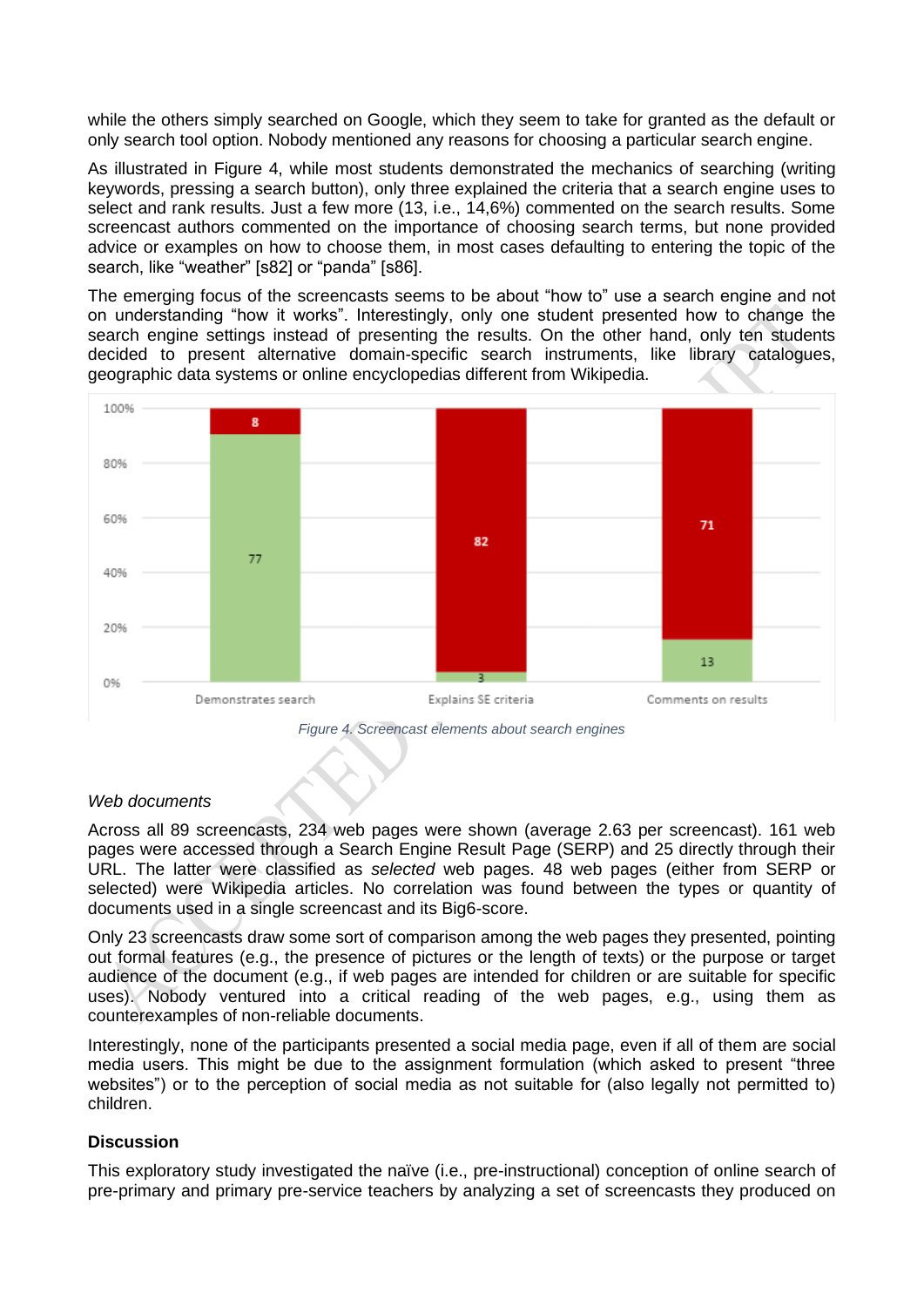the topic. We assumed that an instructional screencast would capture what a prospective teacher considers essential in the topic at hand and we used the Big6 model as a reference to analyze the dimensions touched upon in our data.

# *The emerging picture*

The vast majority of the analyzed screencasts focus on "how to" tips in relation to using search engines and accessing web sites, thus focusing on the *Location and access* and *Use of information* dimensions of the Big6. Less than half also include an explicit definition of the information task, while the other dimensions of the model are barely mentioned, and so is credibility. We can state that the overall emerging picture is that pre-service teachers think of searching for information on the web as a mostly mechanical or technical skill: learning to search online is presented as learning to use a search engine and to perform basic internet navigation tasks. Such a concept is scarcely articulated on the Big6 dimensions (or on any other set of dimensions) and relates more to online search behaviors than to IL. Mental tasks, like defining the information need, are mostly missing or scarcely elaborated. The challenge of assessing the reliability of documents and sources and of selecting *good* information also remains in the background.

The selection of search instruments is also rather narrow. Google Search is *the* search engine for our pre-service teachers, who only marginally consider both other search engines such as Ecosia, DuckDuckGo or Bing and domain-specific search instruments such as online encyclopedias or library catalogues. While this reflects Google's undiscussed dominant market position, the absence of any questioning or motivation in the choice of the search engines suggest a non-reflective approach – indeed, "googling" is just one more standard daily operation.

Finally, student teachers seem to rapidly select web pages and Wikipedia articles but are not able to provide reasons for their choices, or do not think that giving hints about credibility is important. In our screencasts very few comments on the selected web pages appear, and even more rarely their authors compare different websites or provide elements to assess their credibility.

# *Educating teachers to Information Literacy*

The main purpose of this exploratory research study was generating indications for the development of sound pre-service teachers' IL education. The results clearly indicate the first need is the development of a more articulated conception of "information search", which is not confined to online search behaviors and mechanical tasks but extended to all IL dimensions, following the Big6 or any other IL model. This represents indeed a didactical challenge, as it requires drawing critical attention to information processes, which today, in our information overabundance society, are perceived as trivial and automatic tasks. In particular, the most complex cognitive operations need to be assigned a place in teachers' mental picture: defining a search task, determining a search strategy, making a synthesis of the information and evaluating the search process.

Credibility assessment should also be elicited as one of the most important skills. In our interconnected and always-on society merely finding information is not difficult – the real challenge is filtering out the information we actually need *and* that we can trust. Under this respect, establishing the notions of *primary* and *secondary* sources seem crucial (Raphael & Pearson, 1985), as different from *popularity*. Also, concepts *like lateral* reading and *click restraint* discussed above (Wineburg & McGrew, 2017), and instruments like SIFT (Caulfield, n.d) appear as highly relevant.

A broader experience with search instruments can also make a difference, empowering teachers to choose their tools according to their own needs and constraints, and to avoid defaulting to the easiest or most accessible one (Google Search, in this case). This would include knowledge both about alternative generic search engines such as Duckduckgo, Ecosia, Yandex or Qwant, and about domain-specific tools such as library catalogs, online encyclopedias, web reference tools, etc.

Finally, we found out that longer screencasts are somehow richer. This suggests that asking students to engage in complex tasks that require more time (maybe even forcing them to perform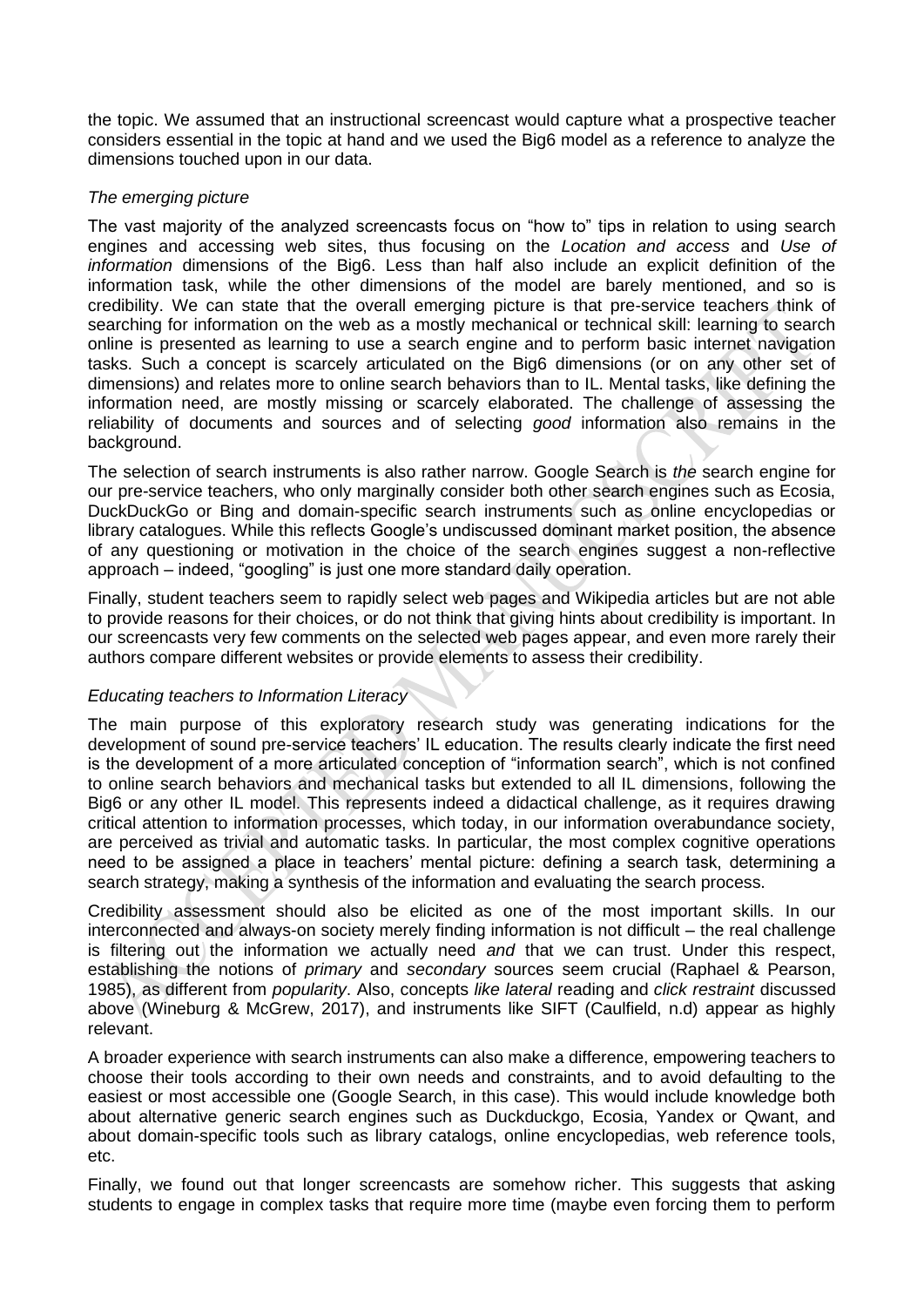more than one search) might facilitate the emergence of more nuances and lead to good learning questions. Professional scenarios, e.g., entailing teaching information search to children or working with peers, might provide richer stimuli than personal scenarios (e.g., searching for information about holidays or personal hobbies).

# *Outlooks*

This small exploratory study is only a first approach to teacher IL education, which is central to the establishment of effective IL education in compulsory schools, beyond any good intention declared in official programs. Its main limitation is its strictly local context: we expect that prospective teachers from other countries (or even Swiss Cantons) might have a different approach to IL, both based on previous education and on culture.

The results of the study also depend on the data collection instrument. In our case, using screencasts offered a more naturalistic and less artificial setting than think-aloud lab sessions or surveys, and yielded interesting results. A different formulation of the stimuli might have promoted more focus on otherwise neglected issues; different constraints (e.g., about the maximum duration of the screencasts) might also have led to different results. For these reasons, complementary classroom-based research projects could be imagined on these lines.

Finally, we only focused on the pre-instructional conception of information search. If a teacher were to actually bring IL to his or her class, this would also require motivation ("Is it important?") and self-efficacy ("Am I able to teach it?"). Further investigations on these aspects, and on how they relate to what we presented here, are also important.

The unarticulated and behavior-oriented idea of information search of teachers seems to call for the introduction of conceptual IL models in their education. Under this respect, the Big6 seems an accessible and useful model - but it is just one among others available in the literature, as we discussed in the first section of the paper. An exploration of how using a formal model for teacher education can support the development of a more articulated conceptual development, with a focus on higher-level cognitive operations like determining a search strategy, would be beneficial, and would represent an optimal follow-up study. Also, combining the elicitation of the concept of IL with an assessment of IL skills - which we did not address in this study - would provide indication about the relevance of a theory-supported approach to IL education.

For democracies like Switzerland and Western countries, in which citizens take collective responsibility for their choices, being able to locate, access, select, use and disseminate quality information are fundamental skills for pursuing the common good. While the world gets more and more interconnected and populated by pervasive media, and we shift from a global pandemic to a complex war scenario, the importance of educating a generation of information literate citizens is more and more urgent. The catalyst that can transform curricula and models into action are teachers and the key to unlock such process can only be adequate teacher education.

# **References**

ACRL (Association of College and Research Libraries) (2015). *Framework for Information Literacy for Higher Education.* <http://www.ala.org/acrl/standards/ilframework>

American Association of School Librarians & Association for Educational Communications and Technology. (1998). *Information power: Building partnerships for learning*. Chicago: American Library Association.

American Library Association Presidential Committee on Information Literacy (1989), Final report Chicago: American Library Association.

Ananiadou, K., and Claro, M. (2009). *21st Century Skills and Competences for New Millennium Learners in OECD Countries. OECD Education Working Papers, 41*, OECD Publishing. DOI: 10.1787/218525261154

Asselin, M. & Lee, E. (2002). "I Wish Someone Had Taught Me": Information Literacy in a Teacher Education Program. *Teacher Librarian,* 30 (2), 10-17.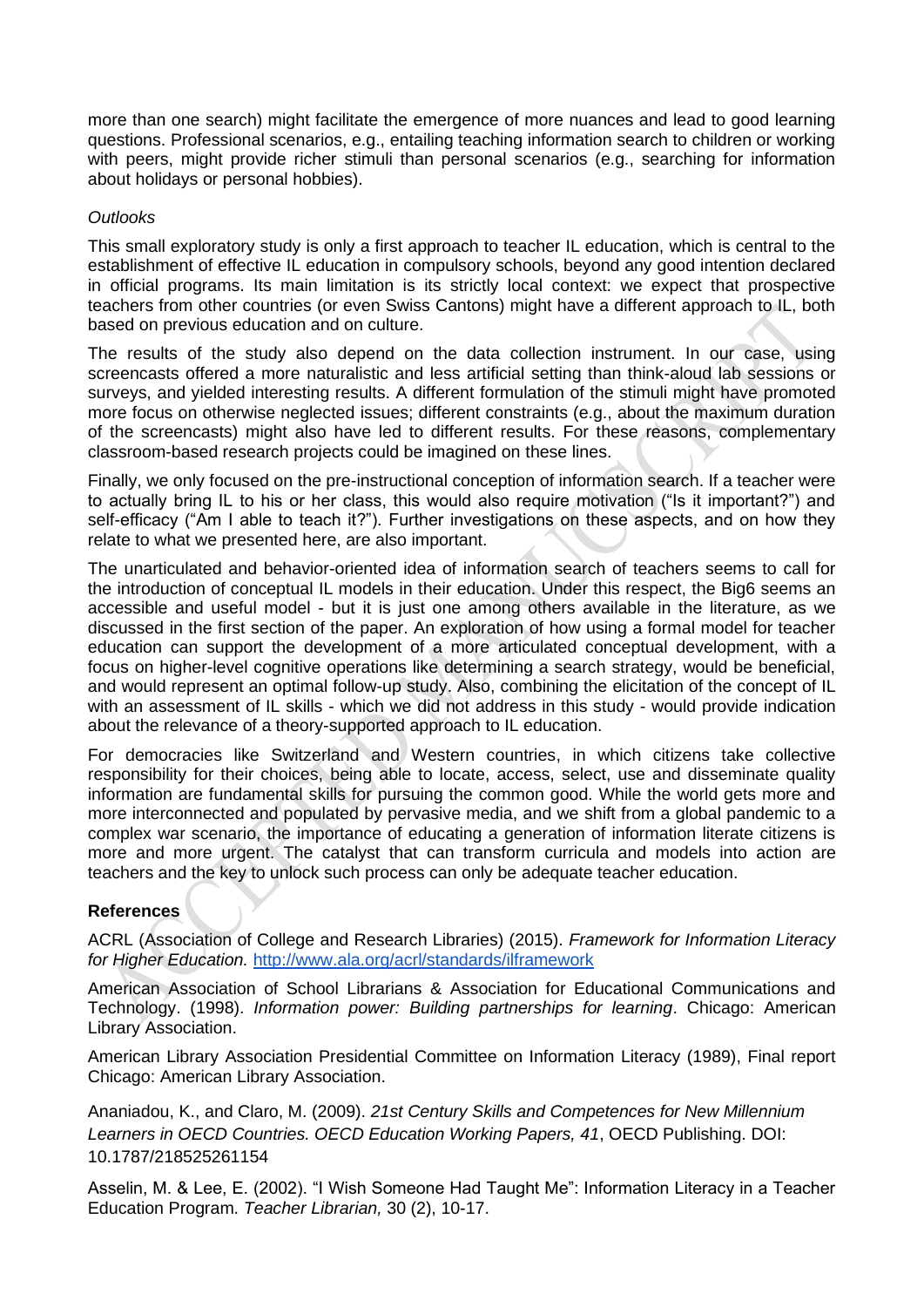Aufderheide, P. (1993). *Media Literacy. A Report of the National Leadership Conference on Media Literacy*. Aspen Institute, Communications and Society Program, 1755 Massachusetts Avenue, NW, Suite 501, Washington, DC 20036.

Babula, T., & Kay, R. (2021). Exploring Student Perceptions of Video-Based Feedback in Higher Education: A Systematic Review of the Literature. *Journal of Higher Education Theory & Practice, 21*(4), 248-258.

Baji, F., Bigdeli, Z., Parsa, A., & Haeusler, C. (2018). Developing information literacy skills of the 6th grade students using the Big 6 model. *Malaysian Journal of Library &Amp; Information Science*, *23*(1), 1–15.<https://doi.org/10.22452/mjlis.vol23no1.1>

Bent, M., & Stubbings, R. (2011). The SCONUL seven pillars of information literacy: Core model. SCONUL.<https://www.sconul.ac.uk/sites/default/files/documents/coremodel.pdf>

Big6 (n.d.). *The Big6*.<https://thebig6.org/>

Brodsky, J. E., Brooks, P. J., Scimeca, D., Galati, P., Todorova, R., Caulfield, M., *Associations Between Online Instruction in Lateral Reading Strategies and Fact-Checking COVID-19 News Among College Students*. AERA Open. January 2021a. doi:10.1177/2332858421103893

Brodsky, J. E., Brooks, P. J., Scimeca, D., Todorova, R., Galati, P., Batson, M., Grosso, R., Matthews, M., Miller, V., & Caulfield, M. (2021b), *Improving college students' fact-checking strategies through lateral reading instruction in a general education civics course.* Cognitive research: principles and implications, 6(1), 23[.](https://doi.org/10.1186/s41235-021-00291-4) <https://doi.org/10.1186/s41235-021-00291-4>

Bucher, K. T. (2000). The Importance of Information Literacy Skills in the Middle School Curriculum. *The Clearing House, 73*(4), 217-220, DOI: 10.1080/00098650009600955.

Carr, J. A. (1998). Information literacy and teacher Education, *ERIC Digest, ERIC Clearinghouse on Teaching and Teacher Education*, Washington DC.

Carretero, S., Vuorikari, R. and Punie, Y. (2017). *DigComp 2.1: The Digital Competence Framework for Citizens with eight proficiency levels and examples of use*. EUR 28558 EN, doi:10.2760/38842

Caulfiled, M. (n.d.). *Web Literacy for Students Fact-Checkers*.<https://webliteracy.pressbooks.com/>

Cheng, D., & Li, M. (2020). Screencast Video Feedback in Online TESOL Classes. *Computers and Composition, 58,* 102612.

Coiro, J., Knobel, M., Lankshear, C., & Leu, D. J. (Eds.). (2014). *Handbook of research on new literacies*. Routledge.

Collin, S. (2014). Overview of the levels of ICT and information literacy skills in Canada's preservice teachers. *International Journal of Computers and Technology, 13*(11), 5121–5125.

Cutting, C., & Larkin, K. (2021). The Impact of Weekly Formative Video Feedback on Pre-Service Teachers' Experiences in Online Mathematics Education. Mathematics Teacher Education and Development, 23(1), 74-90.

Dean, B. (2021). WhatsApp 2021 User Statistics: How Many People Use WhatsApp? *Backlinko*. <https://backlinko.com/whatsapp-users>

DECS (2015). *Piano di studio della scuola dell'obbligo*. <https://scuolalab.edu.ti.ch/temieprogetti/Pagine/pianodistudio.aspx>

Duffin, D. L., Ziebarth-Bovill, J., & Reeves, R. H. (2021). The Assault on Reason in the Human Conversation. *Adaptive and Responsive Educational Renewal*, 12(1), 163-182.

Duke, T.S., & Ward, J.D. (2009). Preparing information literate teachers: A metasynthesis. *Library & Information Science Research, 31*, 247-256.

Eisenberg, M. B., & Berkowitz, R. E. (1999). *Teaching information & technology skills: The big6 in Elementary Schools.* Professional Growth Series. Linworth Publishing.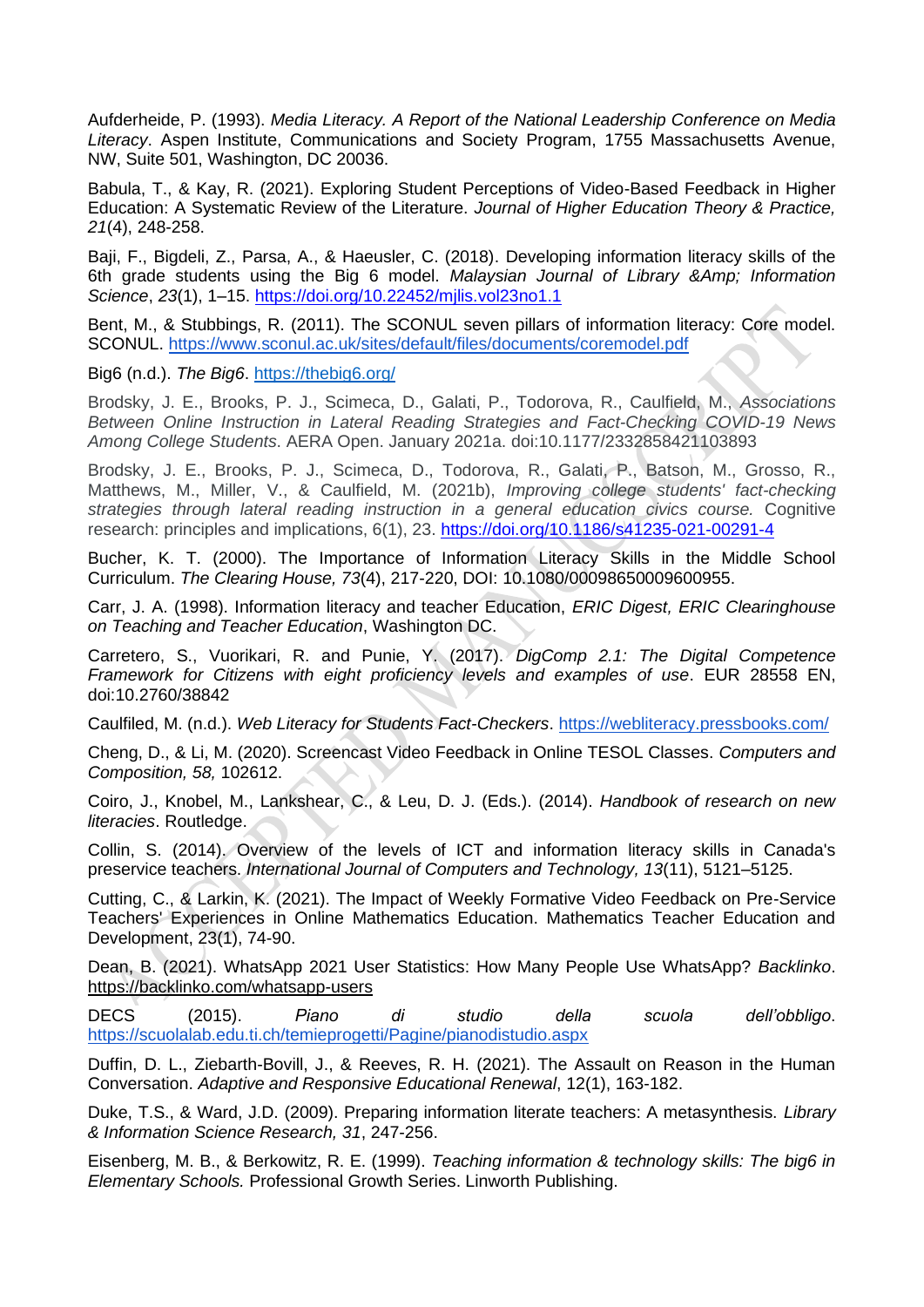Emmons, M., Keefe, E. B., Moore, V. M., Sánchez, R. M., Mals, M. M., & Neely, T. Y. (2009). Teaching Information Literacy Skills to Prepare Teachers Who Can Bridge the Research-to-Practice Gap. *Reference & User Services Quarterly, 49*(2), 140–150. <http://www.jstor.org/stable/20865216>

Earp, V. (2009) Integrating Information Literacy into Teacher Education: A Successful Grant Project, *Behavioral & Social Sciences Librarian*, 28(4), 166-178, DOI: 10.1080/01639260903275748

Gekara, M. M., Namande, B. W., & Makiya, C. R. (2021). Information Literacy Competencies in Secondary Schools in Kenya. *Journal of Education, 4*(1), 51-75. <https://stratfordjournals.org/journals/index.php/journal-of-education/article/view/743>

Godbey, S. (2018). Testing Future Teachers: A Quantitative Exploration of Factors Impacting the Information Literacy of Teacher Education Students. *College & Research Libraries*, 79(5), 611. doi[:https://doi.org/10.5860/crl.79.5.611](https://doi.org/10.5860/crl.79.5.611)

Guitert, M., Romeu, T. & Baztàn, P. (2017). Conceptual framework on digital competences in primary and secondary schools in Europe. *Proceedings of ICERI 2017*, Valencia, Spain, 5081- 5090.

Hobbs, R. (2010). *Digital and Media Literacy. A Plan of Action.* Aspen Institute/Knight Foundation.

Internet Live Stats (n.d.).<https://www.internetlivestats.com/>

Information Literacy Meeting of Experts. (2003). The Prague declaration: Towards an information literate society. National Commission on Library and Information Science; National Forum on Information Literacy & UNESCO.

Iriani, T., & Wicaksono, G. (2021). Application of The Big 6 Skills Model and Information Literacy Skills for Surveying Subject at Vocational School. In *IOP Conference Series: Earth and Environmental Science, 747*(1), 012-014.

Jeyshankar, R., & Nachiappan, N. (2021). Study on Gender Differences in Information Literacy Skills among Research Scholars of Alagappa University, Karaikudi, Tamil Nadu. *Library Philosophy and Practice*, 1-28. [https://www.proquest.com/scholarly-journals/study-on-gender](https://www.proquest.com/scholarly-journals/study-on-gender-differences-information-literacy/docview/2506473374/se-2)[differences-information-literacy/docview/2506473374/se-2](https://www.proquest.com/scholarly-journals/study-on-gender-differences-information-literacy/docview/2506473374/se-2)

JISC [Joint Information Systems Committee] (2014). *Developing digital literacies.* Retrieved from <https://www.jisc.ac.uk/guides/developing-digital-literacies>

Johnston, B. and Webber, S. (2003). Information Literacy in Higher Education: a review and case study. *Studies in Higher Education, 28* (3), 335-352.

Kater-Wettstädt, L. (2018). Unterricht zum Thema "Flucht und Flüchtlinge"? Eine Analyse von<br>Lehrmaterialien aus dem Internet. *Zeitschrift für Bildungsforschung*, 8, 137-152. Lehrmaterialien aus dem Internet. *Zeitschrift für Bildungsforschung*, 8, 137-152. <https://doi.org/10.1007/s35834-018-0217-8>

Klebansky, A., & Fraser, S. P. (2013). A strategic approach to curriculum design for information literacy in teacher education - implementing an information literacy conceptual framework. *Australian Journal of Teacher Education (Online), 38*(11), 103-125. <https://search.informit.org/doi/10.3316/ielapa.680280964271489>

Kovalik, C., Jensen, M. L., Schloman, B., & Tipton, M. (2011). Information Literacy, Collaboration, and Teacher Education. *Communications in Information Literacy, 4*(2), 145-169. <https://doi.org/10.15760/comminfolit.2011.4.2.94>

Kurbanoglu, S. (2013). An analysis of the concept of information literacy. *Media and information literacy for knowledge societies*, 1-42.

Lee, E. A., Reed, B., & Laverty C. (2012) Preservice Teachers' Knowledge of Information Literacy and Their Perceptions of the School Library Program, *Behavioral & Social Sciences Librarian*, 31:1, 3-22, DOI: 10.1080/01639269.2012.657513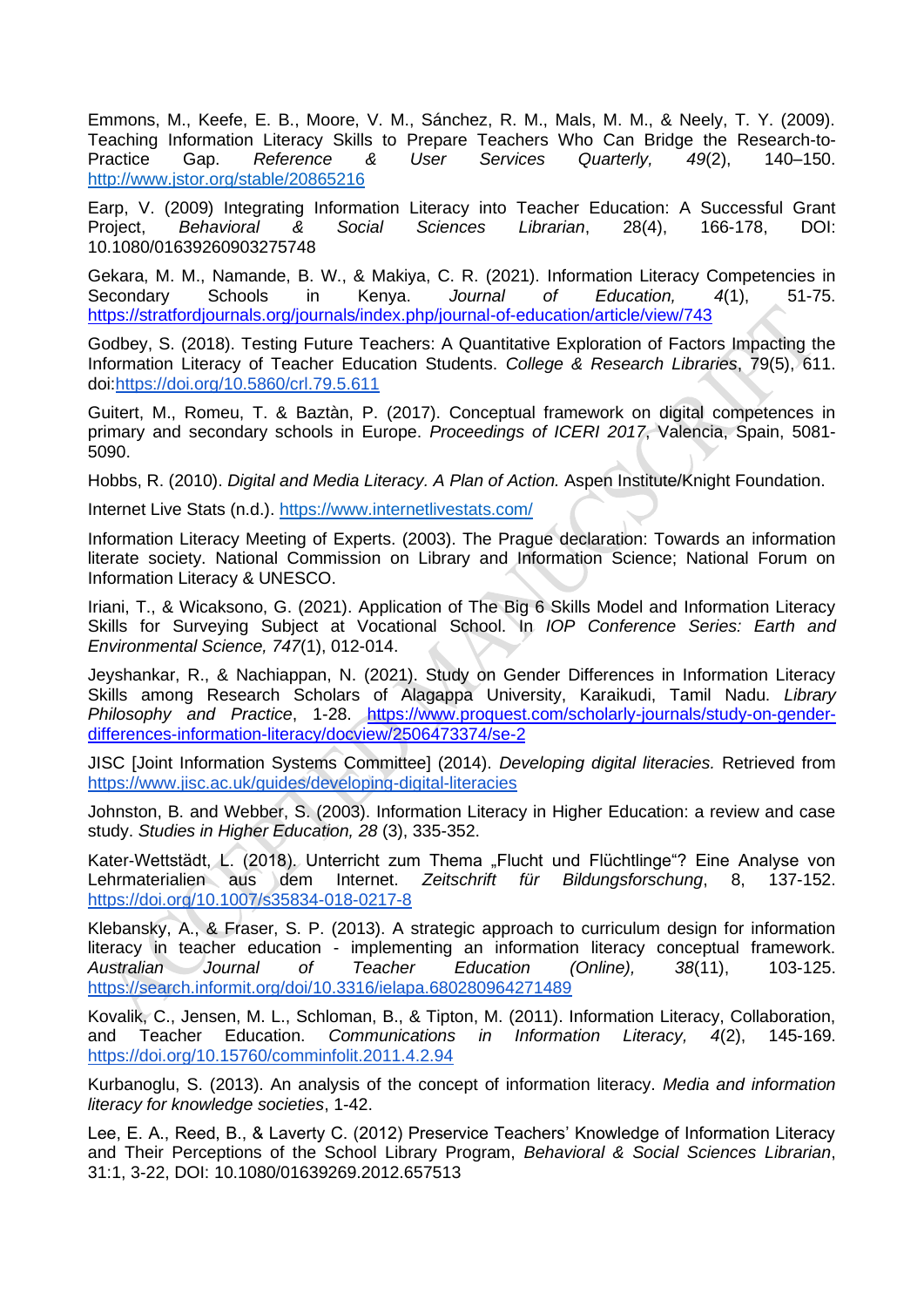Leu Jr, D. J., Kinzer, C. K., Coiro, J. L., & Cammack, D. W. (2004). Toward a theory of new literacies emerging from the Internet and other Information and Communication Technologies. Retrieved March 16th, 2022, from [https://www.researchgate.net/publication/265628542\\_Toward\\_a\\_Theory\\_of\\_New\\_Literacies\\_Emer](https://www.researchgate.net/publication/265628542_Toward_a_Theory_of_New_Literacies_Emerging_From_the_Internet_and_Other_Information_and_Communication_Technologies) ging From the Internet and Other Information and Communication Technologies

Livingstone, S. (2004). Media literacy and the challenge of new information and communication technologies. *The Communication review, 1*(7), 3‒14.

Lloyd, S. A., & Robertson, C. L. (2012). Screencast tutorials enhance student learning of statistics. *Teaching of Psychology, 39*(1), 67-71.

Mathieson, K. (2012). Exploring Student Perceptions of Audiovisual Feedback via Screencasting in Online Courses. *American Journal of Distance Education, 26*(3), 143-156, DOI: [10.1080/08923647.2012.689166](https://doi.org/10.1080/08923647.2012.689166)

Mohsin, M. (2021). 10 YouTube Stats Every Marketer Should Know. *Oberlo*. <https://www.oberlo.com/blog/youtube-statistics>

Olson, D. R. (1970). *Cognitive development: The child's acquisition of diagonality.* Academic Press.

Pinto, M., Caballero-Mariscal, D., Fernández-Pascual, R., Sales, D., Guerrero-Quesada, D. (2019) The Attitudes of Teachers-in-Training Towards Information Literacy Skills and the Inclusion of Mobile Devices in the Process of Teacher Education. In: Kurbanoğlu S. et al. (eds), *Information Literacy in Everyday Life. ECIL 2018. Communications in Computer and Information Science*, 989. Springer, Cham. [https://doi.org/10.1007/978-3-030-13472-3\\_56](https://doi.org/10.1007/978-3-030-13472-3_56)

Raphael, T. E., & Pearson, P. D. (1985). Increasing students' awareness of sources of information for answering questions. *American Educational Research Journal*, *22*(2), 217-235. [https://doi.org/10.3102/00028312022002217](https://doi.org/10.3102%2F00028312022002217)

Razak, M. R. A., & Ali, A. Z. M. (2016). Instructional screencast: A research conceptual framework. *Turkish Online Journal of Distance Education*, *17*(2) [online journal].

Ruppel M., Winstead Fry S. & Bentahar A., (2016) Enhancing Information Literacy for Preservice Elementary Teachers: A Case Study from the United States, *New Review of Academic Librarianship*, 22:4, 441-459,<https://doi.org/10.1080/13614533.2016.1211542>

Santana Arroyo, S. (2013). Information Literacy for Health Professionals: Teaching Essential Information Skills with the Big6 Information Literacy Model. *Community & Junior College Libraries, 19*:3-4, 77-91, DOI: 10.1080/02763915.2014.953435

Shannon, C., Reilly, J., & Bates, J. (2019). Teachers and information literacy. J*ournal Of Information Literacy*, 13(2), 41-72.

Smajic, M. (2018). *Kulturelle Unterschiede und Geschlechterbeziehungen in den Lehrmaterialien Mitreden*. Doctoral dissertation, University of Vienna.

Snyder, C., Paska, L. M., & Besozzi, D. (2014). Cast from the Past: Using Screencasting in the Social Studies Classroom. *The Social Studies*, *105*(6), 310-314, DOI: 10.1080/00377996.2014.951472

Statista (2022). *Worldwide desktop market share of leading search engines from January 2010 to December 2021*. [https://www.statista.com/statistics/216573/worldwide-market-share-of-search](https://www.statista.com/statistics/216573/worldwide-market-share-of-search-engines/)[engines/](https://www.statista.com/statistics/216573/worldwide-market-share-of-search-engines/)

Steger, F., & Kizilhan, J. I. (2021). Usable and Useful Help in Literature Database Search? A Pedagogical Implementation and the Evaluation of an Interactive Screencast for Iraqi University Students. Technology, Knowledge and Learning, 1-28.

Stockham M. G., Collins H. (2012), Information literacy skills for preservice teachers: Do they transfer to K-12 classrooms? *Education Libraries* 35 (1-2), 59-72.